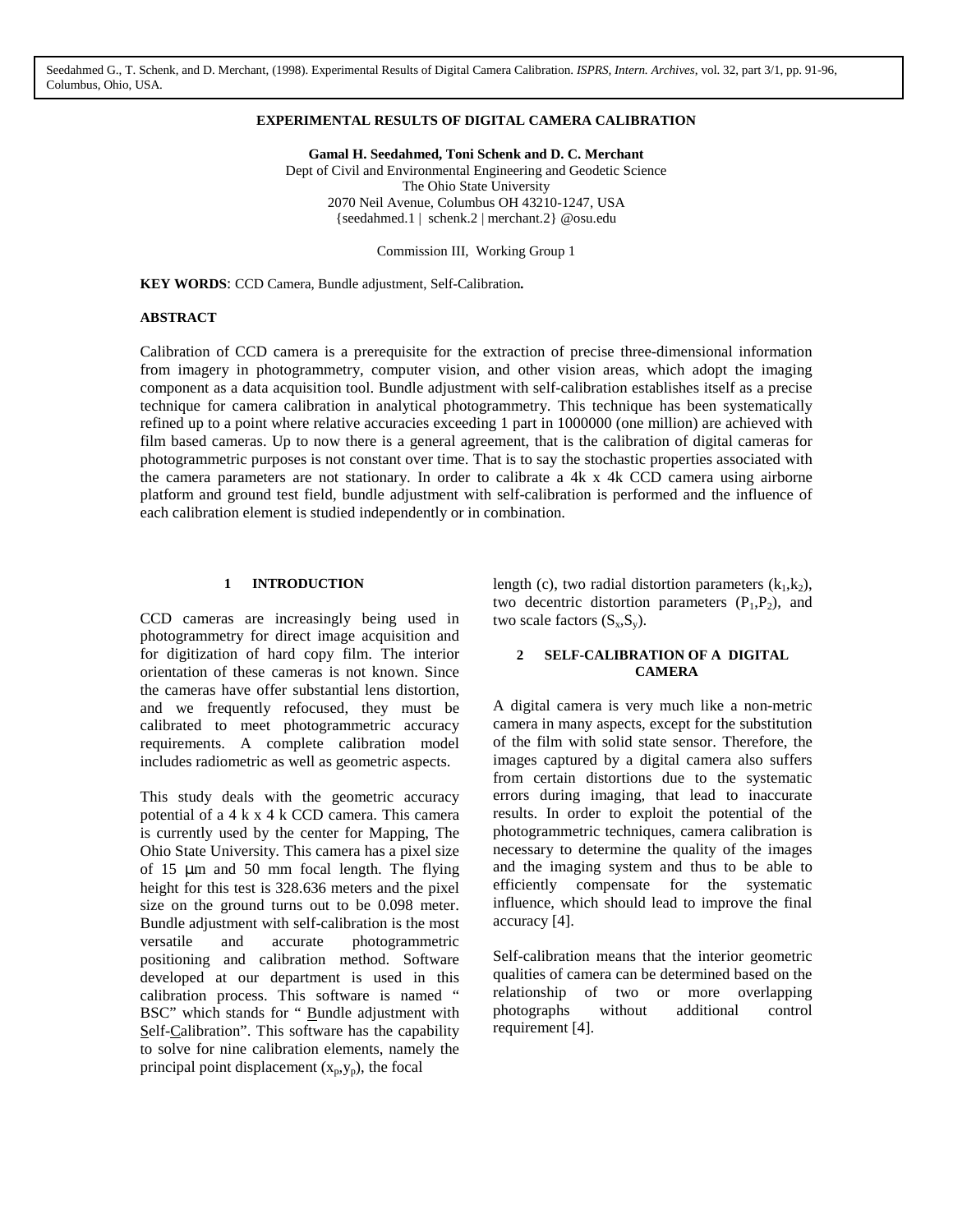# **3 CAMERA DESCRIPTION**

At the heart of the 4k x 4k high-resolution digital camera system is 4k x 4k area CCD sensor with 15-miron pitch (i.e. 60mm by 60mm imaging area), manufactured by Lockheed Martin Fairchild Semiconductors. The imaging sensor with a supporting data acquisition interface, it is integrated in the camera-back, mechanically compatible with an analogue film magazine and thus can easily be attached to a regular Hasselblad camera body [2].

The Hasselblad 553 ELX camera body features an electronic control system providing the necessary apparatus for a fully digital-computer-controlledcamera operation. Zeiss CF lenses with 50 mm and 80 mm focal lengths supplement the experimental system, offering wide and normal angle configuration [2].



BigShot Camera Back

#### **4 QUALITY OF SELF-CALIBRATION**

The more useful approach to examining the quality of calibration involves essentially three simple factors [5]: the distribution of points within the images, the photogrammetric network configuration, and the variance component after self-calibrating bundle adjustment. The first item relates specifically to lens distortion, which is known to behave poorly when extrapolating. Photogrammetric network design considerations for self-calibration is a well-established routine, among these a highly convergent imaging configuration, and the use of four or more images. Since the introduction of self-calibration , the ability to evaluate the fidelity of the camera selfcalibration parameters has been limited by the accuracy of image coordinates measurement. The high degree of consistency between the a-priori and a-posteriori estimates of image coordinate precision has been maintained as image mensuration accuracies [5].

## **5 THE MODEL OF SELF CALIBRATION**

The mathematical basis of the self-calibration bundle adjustment is the well-known extended collinearity model:

 $x - x_p + \Delta_x = -c \left(N_x/N_D\right)$  $y-y_p + \Delta_y = -c \ (N_v/N_D)$ x, y : image coordinates  $x_p$  y<sub>p:</sub> principal point displacement  $\overline{\Delta}_x$   $\overline{\Delta}_y$  image coordinates perturbation c : focal length of the camera.

 $N_x = r_{11}(X-X_0) + r_{21}(Y-Y_0) + r_{31}(Z-Z_0)$  $N_{v} = r_{12}(X-X_0) + r_{22}(Y-Y_0) + r_{32}(Z-Z_0)$  $N_D = r_{13}(X-X_0) + r_{23}(Y-Y_0) + r_{33}(Z-Z_0)$ 

 $r_{ij}$  (ω, φ, κ): elements of the rotation matrix. ω,φ,κ : attitude of the camera. Xo, Yo, Zo : camera position on the ground. X, Y, and Z: object coordinates.

In seeking appropriate parameters for the image coordinates perturbations functions ∆x and ∆y it is necessary to consider the four principals sources of departures from collinearity which are physical in nature. These are symmetric distortion, decentring distortion, image plane unflatness and in-plane image distortion. The perturbation model can be written as [5],

 $\Delta x = \Delta x_{p}$ -  $x_{b} c^{-1} \Delta c - x_{b} s_{x} + a y_{b} + x_{b} r^{2} k_{1} + x_{b} r^{4}$  $k_2$ +  $x_b$  r<sup>6</sup>  $k_3$ +r<sup>2</sup> + 2  $x_b$ <sup>2</sup>  $p_1$  + 2  $x_b$   $y_b$   $p_2$  $\Delta y = \Delta y_{p} - y_{b} c^{-1} \Delta c + x_{b} a + y_{b} r^{2} k_{1} + y_{b} r^{4} k_{2} + y_{b}$  $r^6$  k<sub>3</sub>+ $r^2$  +2 x<sub>b</sub> y<sub>b</sub> p<sub>1</sub>+ 2 y<sub>b</sub><sup>2</sup> p<sub>2</sub>

with:

$$
x_b = x - x_p
$$
,  $y_b = y - y_p$ ,  $r = (x_b^2 + y_b^2)^{0.5}$ 

 $\Delta_p$ ,  $\Delta_p$ ,  $\Delta_c$  : change of interior orientation parameters.

 $S_x$ : Scale in x.

a : shear.

 $k_1, k_2, k_3$ ; first three parameters of radial symmetric distortion.

 $p_1$ ,  $p_2$  : first two parameters of decentring distortion.

#### **6 PARAMETERS ESTIMATION**

In this experiment only the geometric calibration is carried out. The estimation of the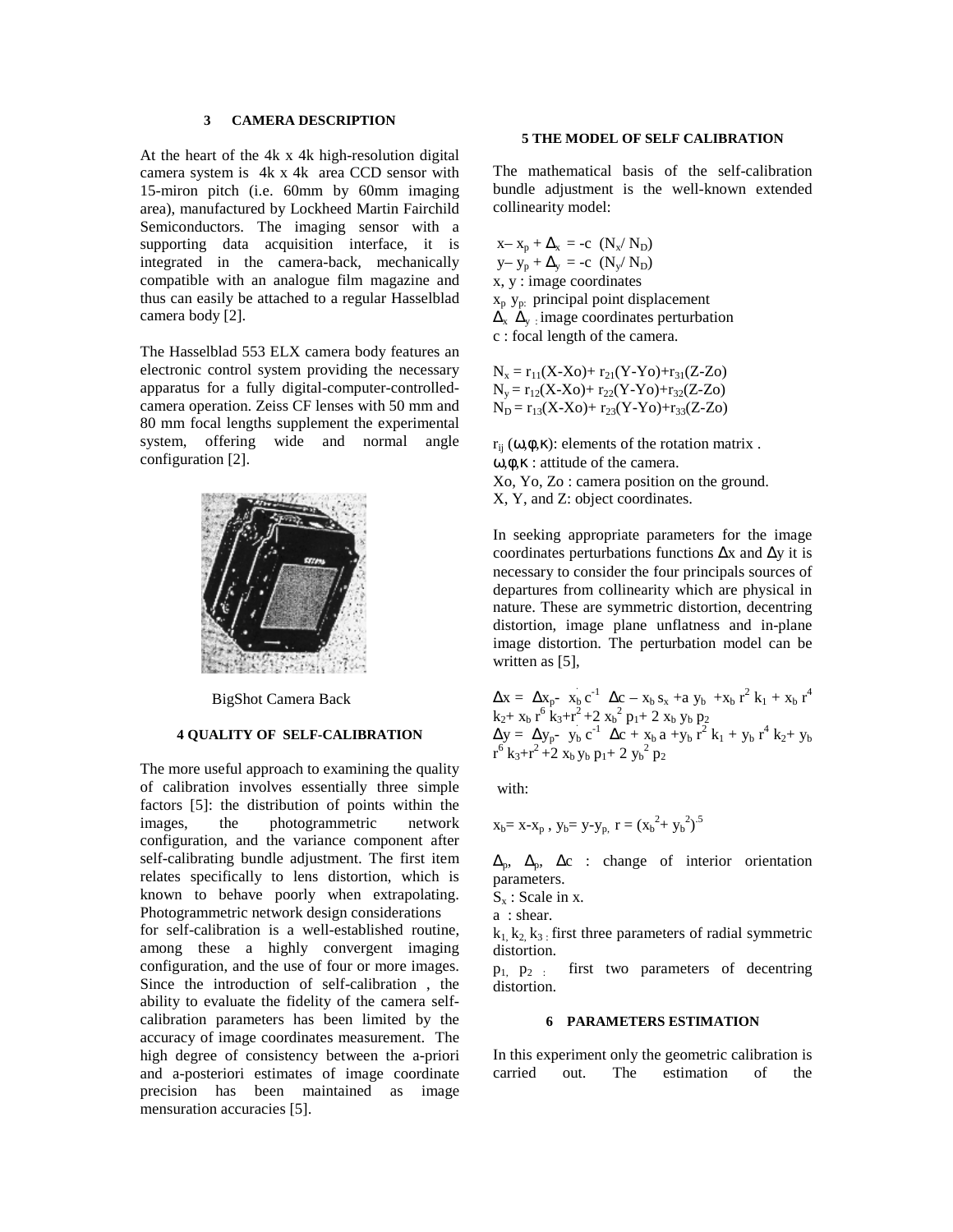unknowns and the calibration parameters are formulated through Gauss-Markov model as:

Y = A  $\xi$  + e e~N  $(0, \Sigma)$ 

Y : observation vector (observed vector-computed vector).

A : Jacobean matrix.

ξ : Unknown parameters (corrections to exterior orientation, object coordinates, and the calibration elements).

e : Unknown true error.

 $\Sigma$ : dispersion matrix of the observations.

The estimation of the parameters by the least squares solution:

 $\xi$ <sup> $=$ </sup>  $(A^T P A)^{-1} A^T P Y$ P : the weight matrix.  $e^{\tilde{}} = Y - A \xi^{\hat{}} \qquad \sigma_o^{2\tilde{}} = r^{-1} e^{-T} P e^{-T}$  $\sigma_0^2$ : Estimated variance component. e<sup>\*</sup>: residual vector.

r : is the redundancy of the system.

### **7 QUALITY CRITERIA**

The quality control of calibration is assessed with theoretical and empirical accuracy measures [1]. Theoretical accuracy describes the statistical variability of the parameters estimated in the least squares adjustment. Empirical accuracy determines how close the estimated parameters match the true values. An empirical measure is obtained from a comparison to precise reference values.

# **8 TEST FIELD AND CALIBRATION**

The digital camera images a ground test field at Madison county-Ohio. Eight images are selected to measure the coordinates of the control and tie points. The effect of additional parameters is evaluated with 39 control points, 15 checkpoints, and 206 image points observations. The effect of each parameter or a combination of parameters are listed in tables 1,1-a,2

| Ver                      | $\mathbf{r}$ | Ch | Co | $\tilde{\sigma}^2$ | $\tilde{\sigma}_x$ m | $\tilde{\sigma}_{v}$ m | $\tilde{\phantom{a}}\sigma_z$ m | $\mu$ <sub>x</sub> m | $\mu_{v}$ m | $\mu$ <sub>z</sub> m |  |
|--------------------------|--------------|----|----|--------------------|----------------------|------------------------|---------------------------------|----------------------|-------------|----------------------|--|
| $\mathbf{0}$             | 93           | 15 | 39 | $20.1E-6$          | .374                 | .436                   | 1.52                            | .406                 | .709        | 4.51                 |  |
| 1                        | 92           | 15 | 39 | $20.1E-6$          | .374                 | .436                   | 1.52                            | .405                 | .705        | 4.51                 |  |
| $\overline{2}$           | 92           | 15 | 39 | $20.1E-6$          | .374                 | .436                   | 1.52                            | .407                 | .705        | 4.51                 |  |
| 3                        | 91           | 15 | 39 | 20.1E-6            | .374                 | .436                   | 1.52                            | .406                 | .709        | 4.51                 |  |
| $\overline{\mathcal{A}}$ | 92           | 15 | 39 | $20.1E-6$          | .374                 | .436                   | 1.52                            | .405                 | .705        | 4.51                 |  |
| 5                        | 90           | 15 | 39 | $20.1E-6$          | .374                 | .436                   | 1.52                            | .405                 | .705        | 4.51                 |  |
| 6                        | 92           | 15 | 39 | $4.5E-6$           | .080                 | .090                   | .333                            | .136                 | .256        | .400                 |  |
| $\boldsymbol{7}$         | 89           | 15 | 39 | $4.4E-6$           | .080                 | .092                   | .331                            | .136                 | .253        | .395                 |  |
| $\,8\,$                  | 91           | 15 | 39 | $4.4E-6$           | .080                 | .092                   | .331                            | .136                 | .252        | .395                 |  |
| 9                        | 89           | 15 | 39 | $4.3E-6$           | .080                 | .093                   | .330                            | .128                 | .269        | .416                 |  |
| 10                       | 91           | 15 | 39 | 20.7E-6            | .374                 | .439                   | 1.51                            | .395                 | .758        | 4.61                 |  |
| 11                       | 88           | 15 | 39 | $4.4E-6$           | .080                 | .092                   | .331                            | .136                 | .252        | .395                 |  |
| 12                       | 91           | 15 | 39 | $20.4E-6$          | .388                 | .474                   | 1.54                            | .571                 | .566        | 5.51                 |  |
| 13                       | 90           | 15 | 39 | 20.7E-6            | .373                 | .436                   | 1.51                            | .387                 | .767        | 4.58                 |  |
| 14                       | 87           | 15 | 39 | $4.3E-6$           | .080                 | .092                   | .328                            | .126                 | .267        | .413                 |  |
| 15                       | 86           | 15 | 39 | $4.3E-6$           | .080                 | .092                   | .329                            | .127                 | .266        | .412                 |  |
| 16                       | 84           | 15 | 39 | $4.0E-6$           | .080                 | .096                   | .323                            | .090                 | .183        | .357                 |  |
| 17                       | 86           | 15 | 39 | $4.0E-6$           | .080                 | .096                   | .323                            | .090                 | .183        | .357                 |  |
| 18                       | 85           | 15 | 39 | $4.2E-6$           | .075                 | .095                   | .320                            | .140                 | .158        | .416                 |  |
| 19                       | 85           | 15 | 39 | $4.2E-6$           | .082                 | .092                   | .328                            | .083                 | .310        | .498                 |  |

Table (1) Theoretical Accuracy\_\_\_\_\_\_\_\_\_ Empirical Accuracy\_\_\_\_\_\_\_\_\_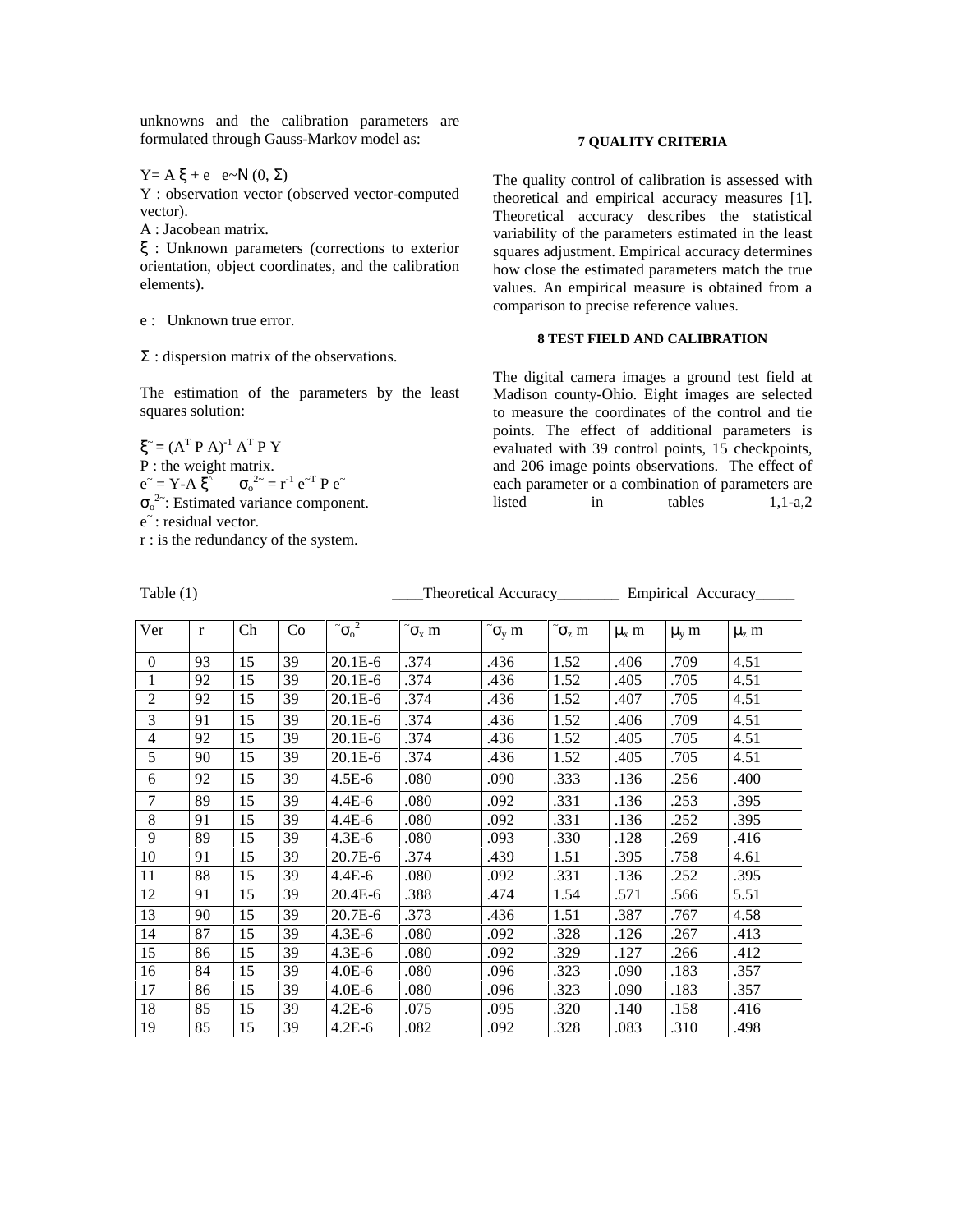| Table (1-a)    |                                             |
|----------------|---------------------------------------------|
| Version        | <b>Additional Parameters(AP)</b>            |
| 0              | No AP                                       |
| 1              | $X_p$                                       |
| $\overline{c}$ | $y_p$                                       |
| 3              | $X_p$ , $Y_p$                               |
| $\overline{4}$ | $\mathbf{C}$                                |
| 5              | $x_p, y_p, c$                               |
| 6              | $k_1$                                       |
| 7              | $x_p, y_p, c, k_1$                          |
| 8              | $k_1, k_2$                                  |
| 9              | $k_1, k_2, p_1, p_2$                        |
| 10             | $p_1, p_2$                                  |
| 11             | $x_p, y_p, c, k_1, k_2$                     |
| 12             | $S_x, S_y$                                  |
| 13             | $X_p, Y_p, C, p_1$                          |
| 14             | $x_p, y_p, c, k_1, k_2, p_1$                |
| 15             | $x_p, y_p, c, k_1, k_2, p_1, p_2$           |
| 16             | $x_p, y_p, c, k_1, k_2, p_1, p_2, S_x, S_y$ |
| 17             | $x_p, y_p, c, k_1, p_1, S_x, S_y$           |
| 18             | $x_p, y_p, c, k_1, k_2, p_1, p_2, S_x$      |
| 19             | $x_p, y_p, c, k_1, k_2, p_1, p_2, S_v$      |

Ver: Version.

r : redundancy of the system.

Ch : check points.

Co : control points.

 $\tilde{\sigma}_0^2$ : variance component after the adjustment.

 $\tilde{\sigma}_x$ : standard deviation along the x- axis.

 $\tilde{\sigma}_v$ : standard deviation along the y- axis.

 $\tilde{\sigma}_z$ : standard deviation along the z- axis.

 $\mu_x$ ,  $\mu_y$ ,  $\mu_z$ : Root Mean Square Error from comparison to check point coordinates in object space.

Estimated Calibration Parameters based on Version 16:

|           | Table $(2)$     |
|-----------|-----------------|
| Parameter | Estimated value |
| $X_{p}$   | 3.72E-6 m       |
| $y_{p}$   | $1.05E-6$ m     |
| c         | 50.0007 mm      |
| $k_1$     | $-28.546E - 6$  |
| $k_2$     | $0.001E-6$      |
| $p_1$     | 4.461E-6        |
| $p_2$     | $2.265E - 6$    |
| $S_{x}$   | $-201.24E-6$    |
|           | $-256.40E - 6$  |



Chart 1



Chart 2



Chart 3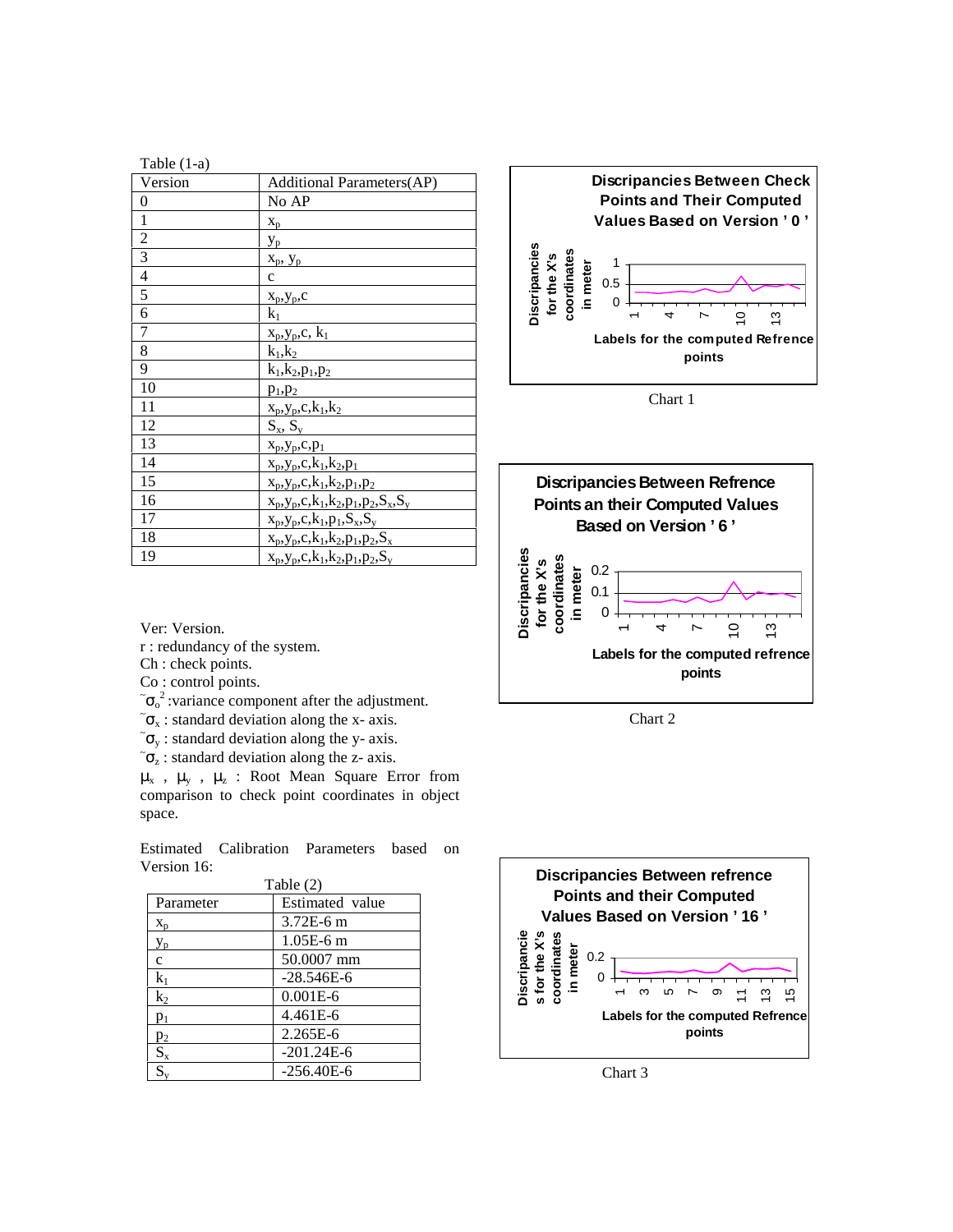

Chart 4



Chart 5



Chart 6

## **9 ANALYSIS AND DISCUSSION**

Without adding any additional parameters, version 0, we get an accuracy of 4/3 of a pixel in image space, and an accuracy of 3.8 and 4.4 pixels in the x and y directions in object space, see chart 1.

Also we can observe disagreement between the accuracy and precision in version 0, and this is an indication to go further and model different kinds of image perturbations.

This camera suffers from radial distortion problem and this is demonstrated by the comparison of version 6 with version 0, in which the variance component has a rapid drop from 20 micron to 4 micron. Thus the accuracy is improved to 1/3 of the pixel size in image space, see chart 2.

After applying version 16 we got an accuracy of 1/3 of the pixel in the image space and less than a pixel in the x direction and two pixels in the y direction in object space.

The estimated value of  $k_2$  is highly correlated with  $k_1$ , almost 95% correlation.

The radial distortion parameter  $k_1$  is invariant quantity in all of the above versions; i.e we can build the radial distortion graph independently of the other calibration parameters, see chart 4.

The highly accurate reference points do influence the accuracy and are only required to verify the accuracy.

The comparison of version 0, computed without calibration parameters, and version 1, 2, 3, 4, 5, computed with the first three additional parameters ( xp,yp,c) indicate that the effects of these parameters are to a large extent absorbed by exterior orientation elements, see chart 6.

- A quick comparison between version 6 and 16, we can observe that there is no considerable gain in the accuracy, but we have a gain in precession, or in other words, in version 16 more systematic errors are modeled.

There is a shift problem in the recording process, and this is well demonstrated by version 18 and 19 when  $S_x$  and  $S_y$  turned off respectively, and this shift is systematic because when  $S_x$ , and  $S_y$  are on or off we did not have any gain in accuracy but we have a gain in precession.

Still we observe a difference between the theoretical accuracy and the empirical measures in version 16, and this is an indication to systematic errors or some factors limiting the accuracy.

# **10 CONCLUSION AND RECOMMENDATIONS**

The traditional calibration of analog camera is not suitable for the CCD camera, but it has to be modified to include electronic calibration model.

The radial and decentric distortion parameters can be separated from the above carried calibration, and their estimation can be done by the plumb line method (Brown method). In this way these parameters can be decorrelated.